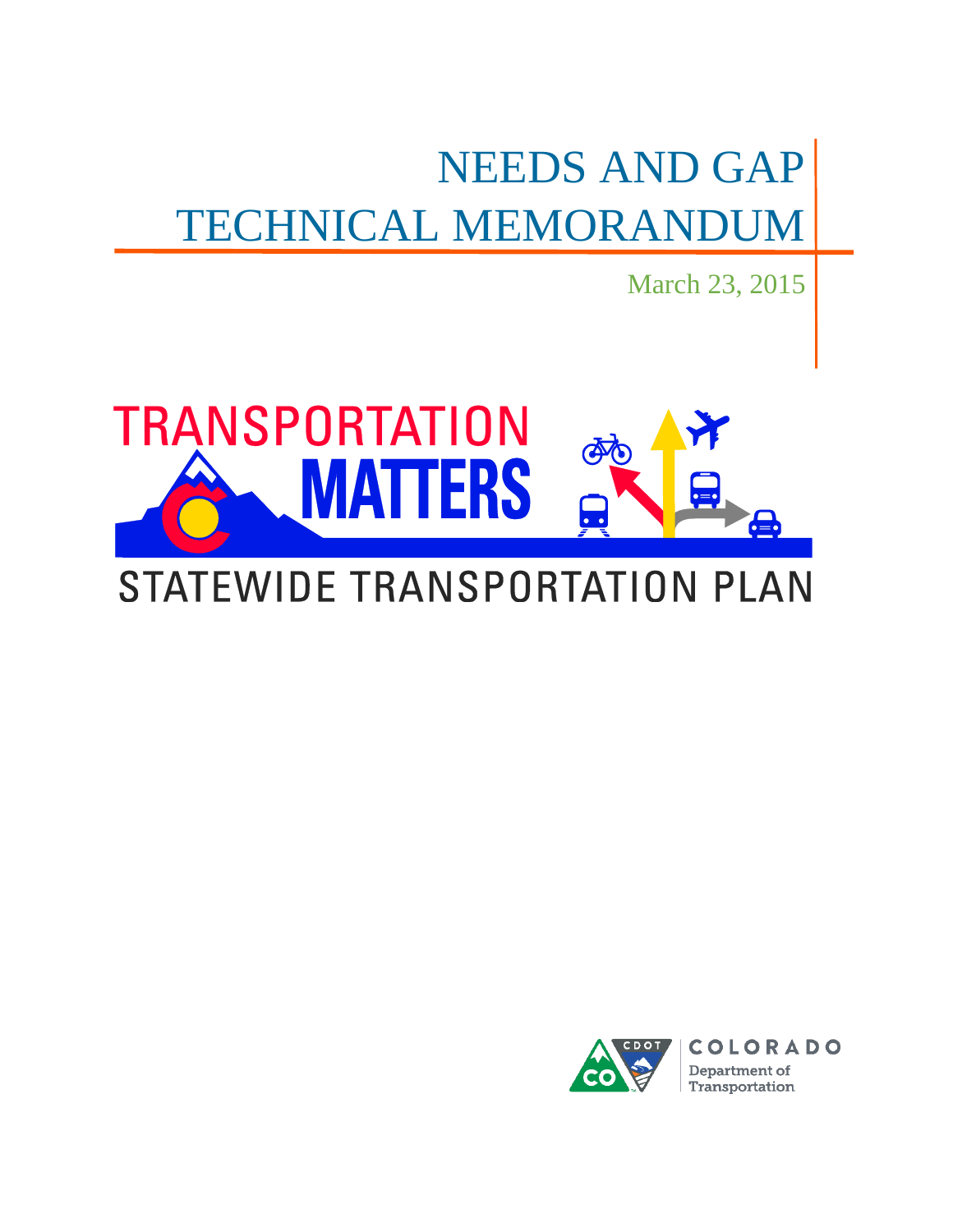

# **What is a Needs and Gap Analysis?**

A needs and gap analysis is an estimate of long-range capital and operating investment needs to keep the transportation system functioning effectively as well as a discussion of the methods and sources used to derive them. Transportation investment needs are generally defined as the dollars required to accomplish the Statewide Transportation Plan goals for Safety, Mobility, Economic Vitality, and Maintaining the System. The needs estimate encompasses asset management, maintenance, expansion, intelligent transportation systems (ITS)/operations, safety, rural, small urban, and interregional public transportation investment requirements. A funding gap occurs when the projected revenues are less than the needs estimate.

### **Why does CDOT do a Needs and Gap Analysis?**

CDOT does a needs/gap analysis to understand the costs associated with the transportation needs identified by the Statewide Transportation Plan and the amount of funding available. This allows CDOT to identify whether additional funding is needed to meet Colorado's transportation needs. The needs estimates also reflect a stronger connection to objectives and in most cases quantitative outcomes, consistent with the evolution of CDOT towards a performance management orientation in investment decision-making through Policy Directive (PD) 14 and other initiatives. PD 14 provides the overall framework for the transportation planning process through the Statewide Transportation Plan and guides the investment decisions for the multi-modal transportation system.

## **How did CDOT Determine Needs?**

CDOT used a range of data to identify multi-modal investment needs. CDOT considered needs over a 25-year time horizon and divided the needs into categories and into two time periods: a shortterm planning horizon of 10-years (2016 to 2025) and a long-term planning horizon (2026 to 2040). The following categories of transportation needs were analyzed.

- Asset Management and Maintenance: Asset management includes replacing and rehabilitating existing and future transportation facilities on a long-term basis, including preventative maintenance. Maintenance includes the everyday and annual maintenance of the transportation system; for example: snow plowing, equipment maintenance, and minor road and bridge repairs. The CDOT Program Distribution, the results of the most recent CDOT Asset Management Delphi process (now known as budget setting), and the CDOT Transportation Deficit Report were used to determine the needs. The Deficit Report was used for its long-term analysis of asset management and maintenance needs while the Delphi results and programs distribution were used for categories not covered in the Deficit Report.
- Expansion: Investments that add capacity to the multi-modal transportation system by enhancing existing facilities or creating/building new infrastructure and services. These investments were separated into the short-term (2016 to 2025) and the longterm (2026 to 2040) planning horizons. The needs were determined through Metropolitan Planning Organization (MPO) (2035 or 2040) and Regional Transportation Plan (2040) documents, lists developed by the Transportation Planning Regions (TPRs), CDOT Region project lists and data, and other existing lists of projects. The team also used safety data from CDOT (known as level of service for safety, or LOSS), travel time data and speed data (for the National Highway System (NHS) only) from the Federal Highway Administration (FHWA), and information from environmental documents and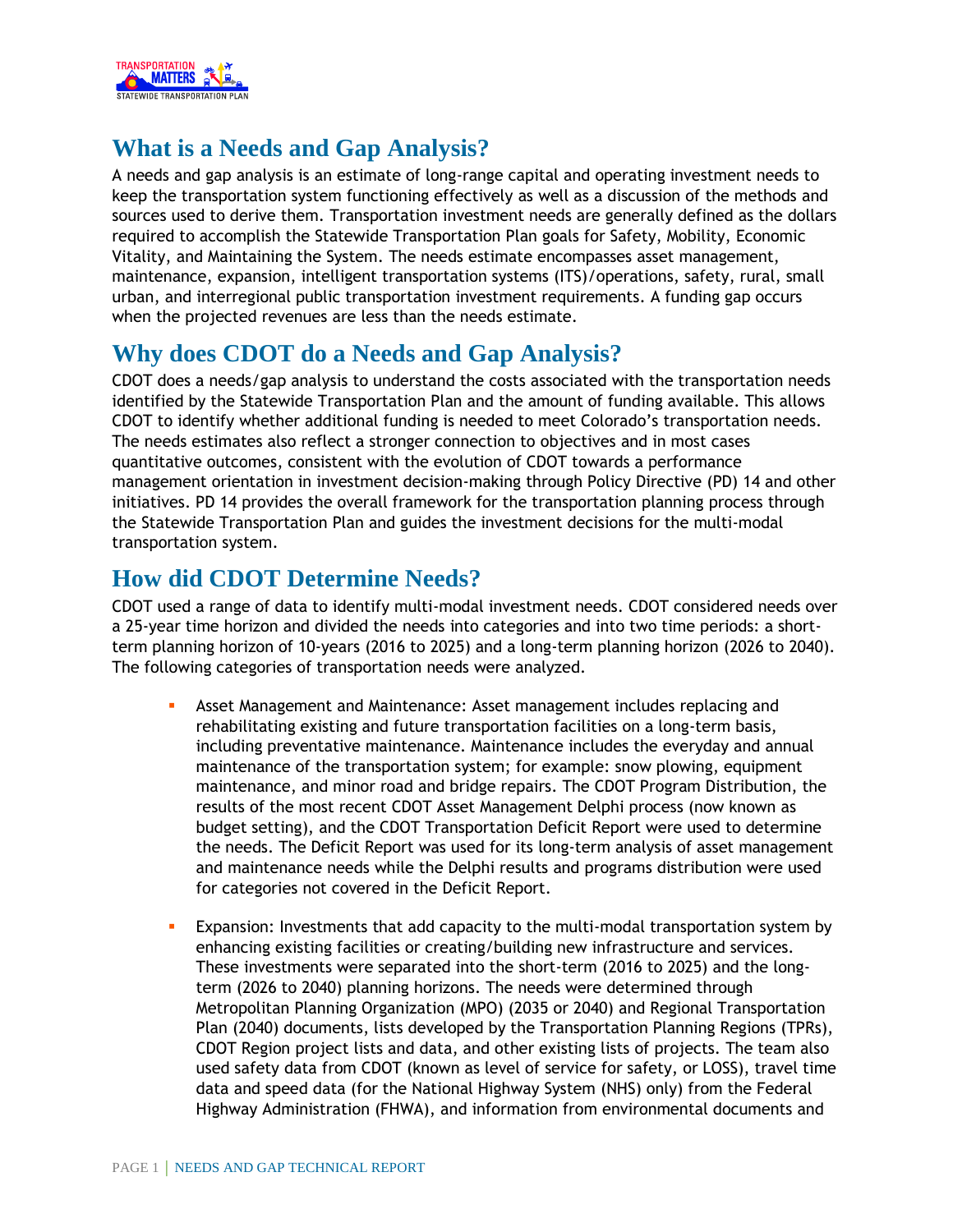

MPO plans. Projects were screened and validated as potential needs based on criteria that included safety, low travel speeds, congestion levels, environmental document completion, and regional input. The input received from regional planners assisted in providing context for long-term economic vitality and development needs.

- ITS/Operations: Activities to improve traffic flow without adding capacity. This includes ITS, which provide traveler information and assists in better managing traffic flow. CDOT reviewed the CDOT Program Distribution, the draft 2014 CDOT Strategic Highway Safety Plan, and the 2014 Transportation Systems Management and Operation Plan. The team also used information found in the MPO and Regional Transportation Plan documents.
- Safety: Safety is generally enhanced with every project. The safety category includes education and targeted safety focused projects such as rail crossings and safety hot spots. CDOT created maps and a database showing the severity and locations of crashes and congestion, and evaluated the potential of projects to address these issues.
- Bicycle/Pedestrian: CDOT is conducting an inventory of bicycle/pedestrian facilities on and along the state highway system that will include a route system that serves recreational and commuter markets and that provides connectivity between attractions, work locations, and population centers. The route system will require bicycle/pedestrian compatible features such as wider shoulders and lanes, signs, new bridges, and sidewalks. These needs will be developed and analyzed once the inventory is complete.
- Rural, Small Urban, and Interregional Public Transportation: A preliminary analysis of rural and interregional transit needs was prepared for the plan. This includes costs for operations such as driver salaries, and vehicle maintenance and fuel, as well as capital costs for regular fleet replacement and rehabilitation. TPRs plan for services that reach a variety of travel markets, including commuting, low-income, elderly, and disabled populations in low population density areas. In addition, expansion investments were also considered to address unmet current needs or meet anticipated future needs, based on demographic or socioeconomic growth projections. CDOT is conducting a more detailed transit needs analysis that will be completed in the future. The needs as identified represent the current level of funding going to the rural and small urban transit through CDOT and existing funding for interregional transit. The current analysis does not include MPO interregional or high speed rail needs.

#### **Needs Summary**

According to the plan team's analysis, CDOT, in its role as owner-operator of the state multimodal transportation system, requires approximately \$46.0 billion (in 2016 dollars) in funding over the next 25 years. Most of the funding required is for expansion of the highway system (\$20 billion), followed by asset management at \$14.6 billion, and \$6.9 billion for maintenance. ITS/operations, safety, rural, and interregional public transportation needs account for the remaining needs.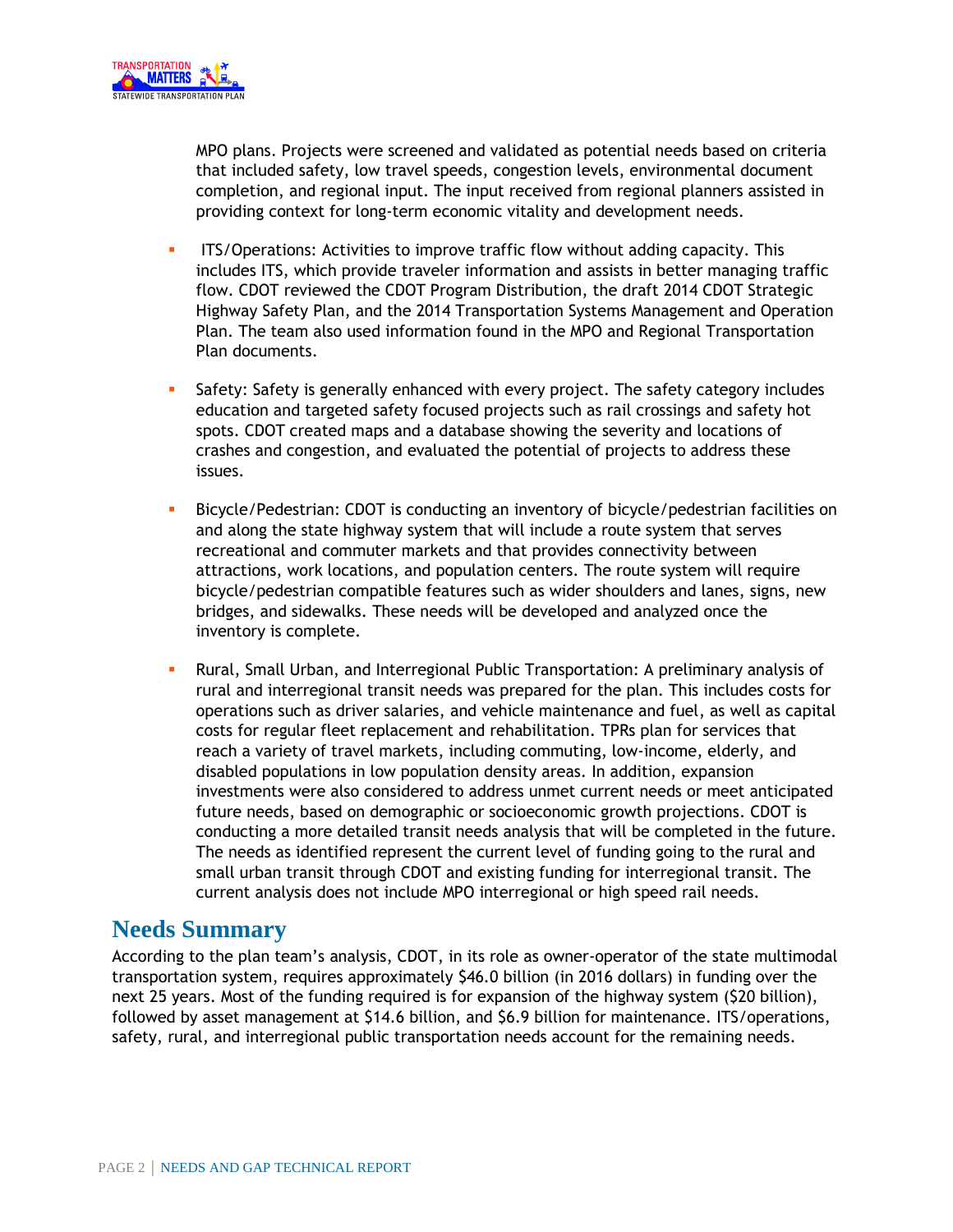



#### **Revenue Summary**

CDOT, through legislative authority, uses transportation revenues from various taxes and fees to fund the entirety of its transportation program. CDOT forecasts future revenues based on

projected federal funding, population growth, vehicle use and turnover, and future fuel efficiency. This baseline revenue forecast shows higher revenue levels between 2016 and 2020 as it includes \$800 million (\$160 million per year for 5 years) from Senate Bill 228. From 2020 on, revenue is forecast to grow at less than 0.5 percent per year, lower than the anticipated rate of inflation.



CDOT projects a revenue stream of about \$24.7 billion for 2016 to 2040 from a number of sources (Table 1). Some of these funding sources require expenditure on specific parts of the transportation system. For instance, bridge funds and safety funds are required to be used for targeted project types. In addition, some funding received by CDOT is required to be passed through to other agencies and are considered deductions from CDOT revenue. Some examples include aeronautics, MPOs, and off-system bridges. The deductions from revenue estimates are shown in the table below and reduce CDOT revenue \$3.7 billion resulting in a 25-year revenue of \$21.0 billion. The approved program distribution is the Transportation Commission approved forecast of annual funds available within each revenue category from 2016 to 2040. The program distribution is shown in the Transportation Estimated Needs and Gaps Technical Memorandum.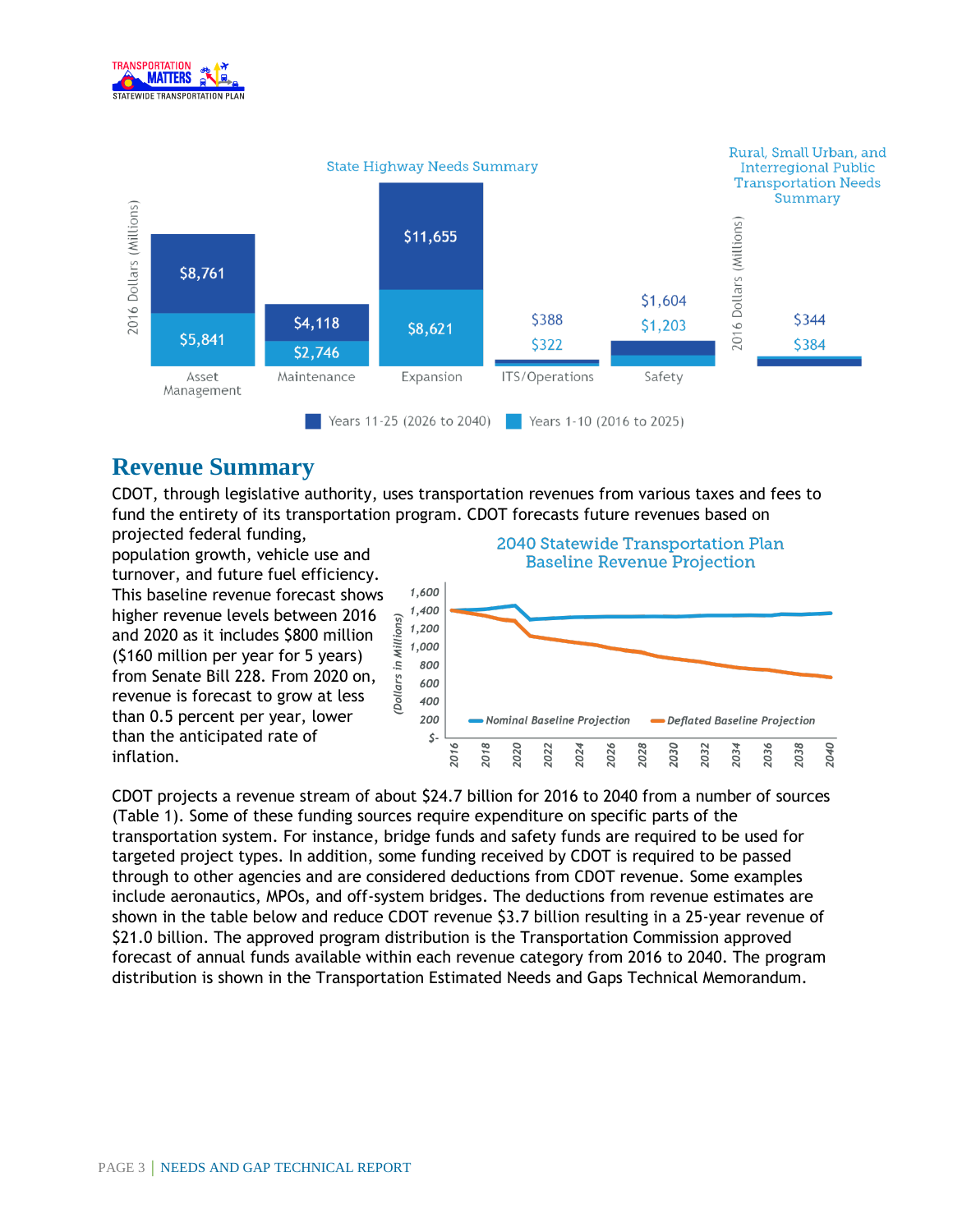

| Table 1: Total Revenue Less Deductions (2016 \$) 2016-2040                           |    |                |  |  |  |  |  |  |
|--------------------------------------------------------------------------------------|----|----------------|--|--|--|--|--|--|
| Total Revenue (all entities)                                                         |    | 24,754,122,801 |  |  |  |  |  |  |
| Aeronautics                                                                          | S  | 1,062,702,281  |  |  |  |  |  |  |
| Program Delivery/Administration                                                      | \$ | 1,315,744,326  |  |  |  |  |  |  |
| <b>Transportation Alternatives Program</b>                                           | \$ | 242,480,990    |  |  |  |  |  |  |
| Metropolitan Planning                                                                | \$ | 139,861,105    |  |  |  |  |  |  |
| Bridge Off-System                                                                    | \$ | 169,479,520    |  |  |  |  |  |  |
| Debt Service                                                                         | \$ | 313,704,339    |  |  |  |  |  |  |
| Infrastructure Bank                                                                  | \$ | 5,035,039      |  |  |  |  |  |  |
| Bridge Enterprise Debt Service                                                       | \$ | 327,036,675    |  |  |  |  |  |  |
| Bridge Enterprise Program<br>Delivery/Administration                                 | \$ | 34,090,331     |  |  |  |  |  |  |
| High Performance Transportation Enterprise<br>(HPTE) Program Delivery/Administration | Š  | 24,661,370     |  |  |  |  |  |  |
| <b>FASTER Transit (estimate of MPO allocations)</b>                                  | \$ | 69,948,614     |  |  |  |  |  |  |
| <b>Total Deductions</b>                                                              |    | 3,704,744,591  |  |  |  |  |  |  |
| <b>Total Less Deductions</b>                                                         |    | 21,049,378,211 |  |  |  |  |  |  |

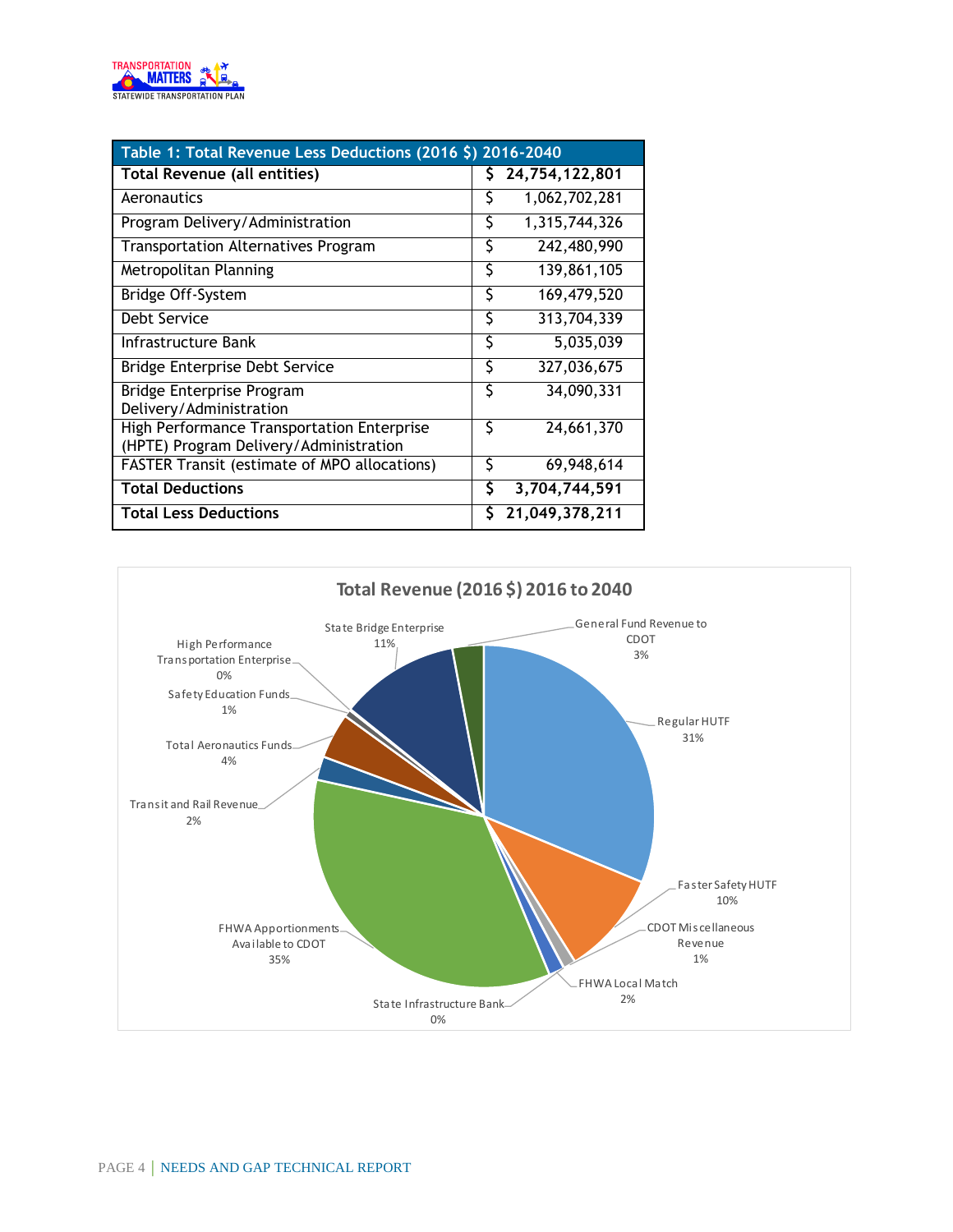

# **Current Funding Situation**

Projected revenues for the Statewide Transportation Plan include a projection of nearly \$735 million in the first 10 years provided by legislation called Senate Bill 228. These funds would provide for important strategic highway and transit projects. More recent forecasts of revenue, however, suggest that these funds may be substantially reduced or eliminated with the latest forecast calling for only a little over \$200 million. As a result, the gap identified later may actually be larger.

#### **Funding Gap**

CDOT compared the short-term (2016 to 2025), the long-term (2026 to 2040), and the 25-year needs estimate to the revenue estimate to produce an estimate of the funding gap. The team adjusted the revenue forecast to convert the annual stream of revenues into a constant year 2016 estimate at a rate of 3 percent per year (known as deflating). This adjustment produces a comparison that is more valid and representative of the true difference. In the short-term (2016 to 2025), the needs outpace the revenue by \$8.77 billion, which equates to \$877 million funding gap each year between 2016 and 2025. The funding gap continues in the long-term with a \$16 billion gap or over a billion dollars a year between 2026 and 2040. The projected needs (2016 to 2040) exceed revenues by \$24.9 billion, and revenues account for approximately 46 percent of the projected needs. The average annual funding gap is \$996 million.

In the initial years (2016 to 2025) of this Statewide Transportation Plan, highway expansion is the category where the largest average annual unmet need will be experienced accounting for \$795.9 million of the \$887.2 million funding gap total. Highway asset management is the second largest average annual area with a funding gap at \$207.9 million. There is a flexible revenue stream indicated above that may be applied to any of the categories that will help but not resolve the overall funding gap as shown in Table 2.

| Table 2: Gap Analysis 2016 - 2025 |    |                |  |                |    |                 |                          |  |
|-----------------------------------|----|----------------|--|----------------|----|-----------------|--------------------------|--|
| Category                          |    | <b>Needs</b>   |  | Revenue        |    | Gap             | Annual                   |  |
| Highway Asset<br>Management       | S  | 5,840,780,000  |  | 3,761,544,700  | Ş  | (2,079,235,300) | \$ (207, 923, 530.03)    |  |
| Highway<br>Maintenance            | \$ | 2,745,610,000  |  | 2,544,000,000  |    | (201, 610, 000) | (20, 161, 000.00)<br>S   |  |
| Highway<br>Expansion              | \$ | 8,620,080,000  |  | 661, 517, 754  | Ş. | (7,958,562,246) | (795, 856, 224.65)<br>S. |  |
| Highway<br><b>Operations</b>      | \$ | 321,640,000    |  | 257,978,544    |    | (63, 661, 456)  | (6,366,145.63)           |  |
| Highway<br>Safety                 | \$ | 1,203,000,000  |  | 1,013,710,723  | \$ | (189, 289, 277) | (18, 928, 927.69)<br>S   |  |
| Transit                           |    | 384, 177, 826  |  | 384, 177, 826  | \$ |                 |                          |  |
| Flexible                          |    |                |  | 1,720,616,554  |    | 1,720,616,554   | 172,061,655.38           |  |
| <b>Total</b>                      | \$ | 19,115,287,826 |  | 10,343,546,100 |    | (8,771,741,726) | (877, 174, 172.63)<br>S. |  |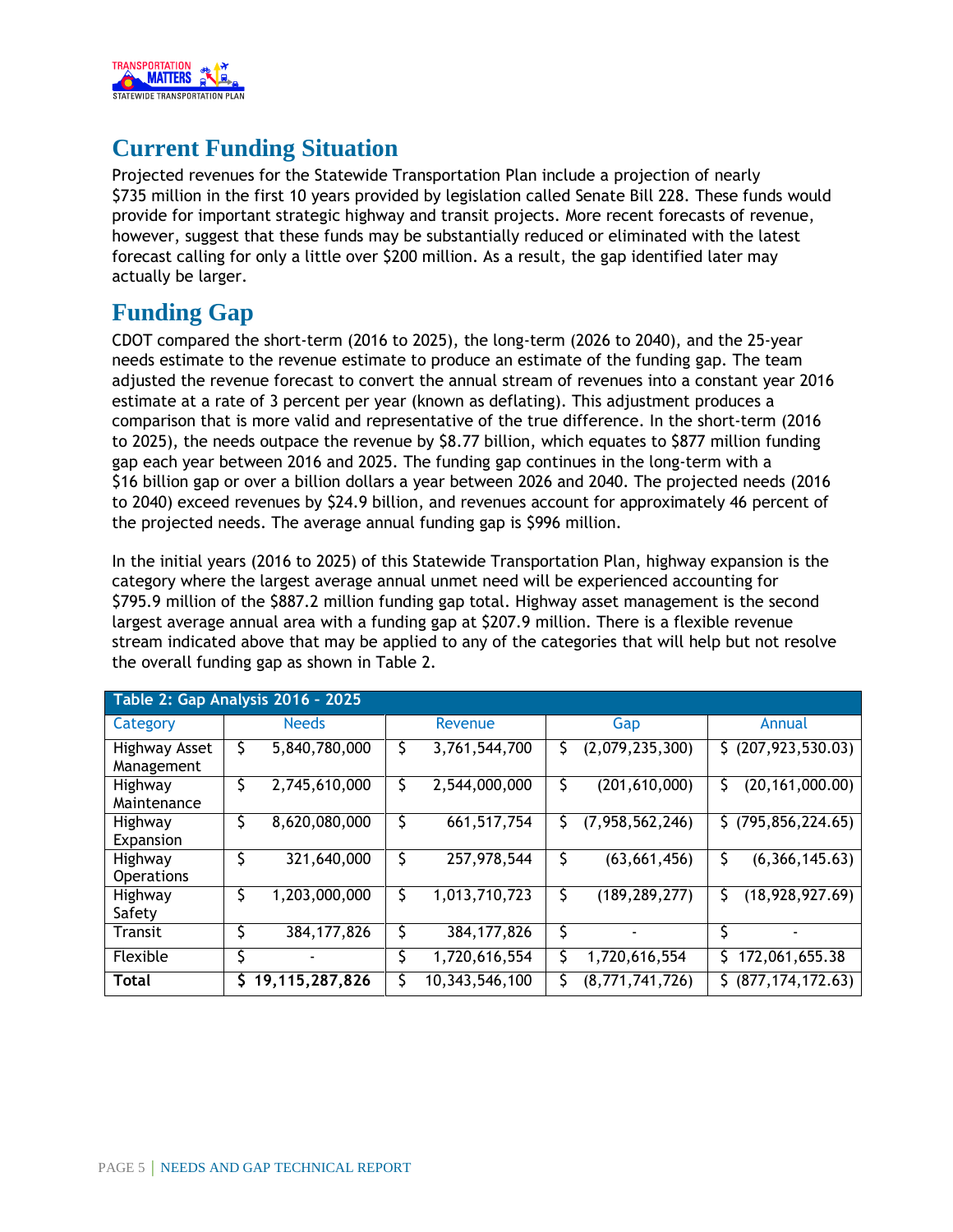

The last half (2026 to 2040) of this Statewide Transportation Plan, highway expansion continues to be the category where the largest average annual unmet need will be experienced accounting for \$777.0 million of the \$1,075.3 million funding gap total. Highway asset management is the second largest average annual funding gap at \$304.4 million. There is a flexible revenue stream indicated above that may be applied to any of the categories, which will help but not resolve the overall funding gap as shown in Table 3.

| Table 3: Gap Analysis 2026 - 2040 |    |                |         |                  |     |                     |    |                   |  |  |
|-----------------------------------|----|----------------|---------|------------------|-----|---------------------|----|-------------------|--|--|
| Category                          |    | <b>Needs</b>   | Revenue |                  | Gap |                     |    | Annual            |  |  |
| Highway<br>Asset<br>Management    | \$ | 8,761,180,000  | \$      | 4, 194, 435, 732 | S   | (4, 566, 744, 268)  | S  | (304, 449, 618)   |  |  |
| Highway<br>Maintenance            | S  | 4,118,410,000  | \$.     | 3,037,010,686    | S.  | (1,081,399,314)     | S  | (72,093,288)      |  |  |
| Highway<br>Expansion              | \$ | 11,654,780,000 | \$      |                  | S.  | (11,654,780,000)    | S  | (776, 985, 333)   |  |  |
| Highway<br><b>Operations</b>      | C  | 388,130,000    | \$      | 269,063,046      | Ş   | (119,066,954)       | \$ | (7, 937, 797)     |  |  |
| Highway<br>Safety                 | Ş  | 1,604,000,000  | \$      | 1,326,366,330    | \$  | (277, 633, 670)     | S  | (18, 508, 911)    |  |  |
| <b>Transit</b>                    | S  | 308,294,740    | Ş       | 308,294,740      | \$  |                     | \$ |                   |  |  |
| Flexible                          | \$ |                | \$      | 1,570,661,577    |     | 1,570,661,577       | Ś  | 104,710,772       |  |  |
| <b>Total</b>                      | \$ | 26,834,794,740 | \$      | 10,705,832,111   | S.  | (16, 128, 962, 629) |    | \$(1,075,264,175) |  |  |

Over the life of this Statewide Transportation Plan, highway expansion is a category where the largest average annual unmet need will be experienced accounting for \$784.5 million (nearly

80 percent) of the \$996 million funding gap total. Highway asset management is the second largest average annual funding gap at \$265.8 million, over 25 percent of the total. There is a flexible revenue stream indicated above that may be applied to any of the categories that will help but not resolve the overall funding gap as shown in Table 4.